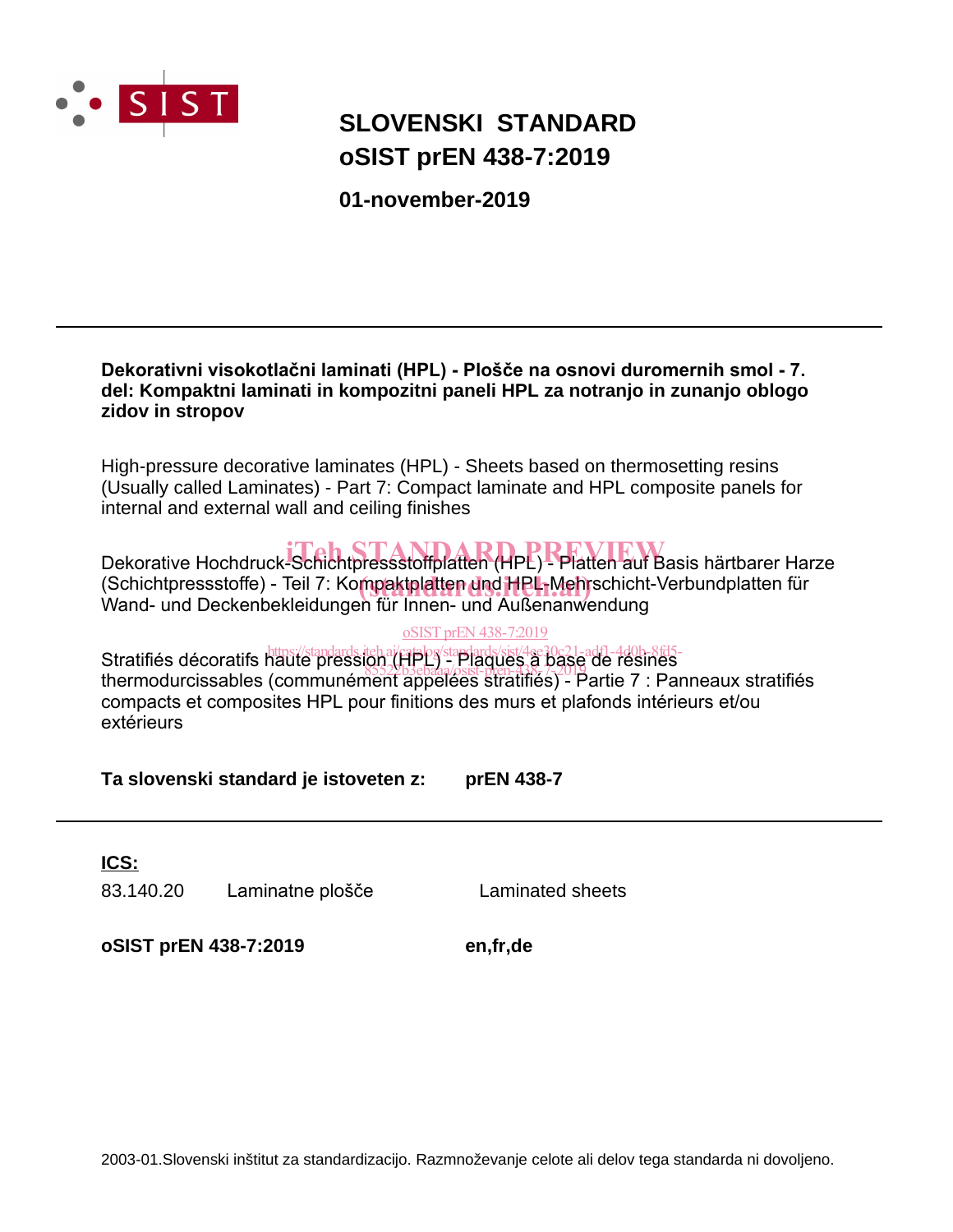

# iTeh STANDARD PREVIEW (standards.iteh.ai)

oSIST prEN 438-7:2019 https://standards.iteh.ai/catalog/standards/sist/4ee30c21-adf1-4d0b-8fd5- 85522b3ebaaa/osist-pren-438-7-2019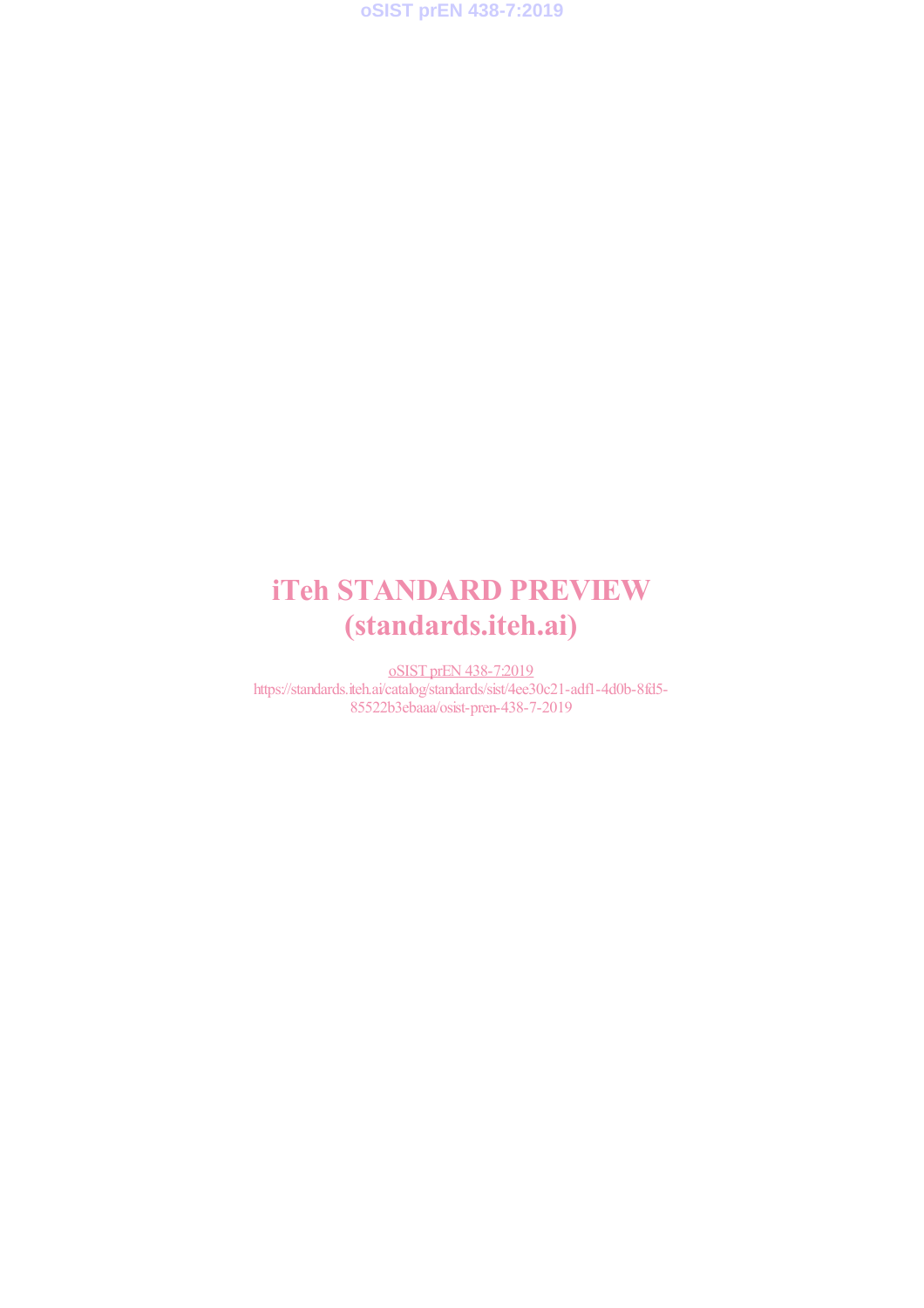

# EUROPEAN STANDARD NORME EUROPÉENNE EUROPÄISCHE NORM

# **DRAFT prEN 438-7**

August 2019

ICS 83.140.20 Will supersede EN 438-7:2005

English Version

### High-pressure decorative laminates (HPL) - Sheets based on thermosetting resins (Usually called Laminates) - Part 7: Compact laminate and HPL composite panels for internal and external wall and ceiling finishes

Stratifiés décoratifs haute pression (HPL) - Plaques à base de résines thermodurcissables (communément appelées stratifiés) - Partie 7 : Panneaux stratifiés compacts et composites HPL pour finitions des murs et plafonds intérieurs et/ou extérieurs

 Dekorative Hochdruck-Schichtpressstoffplatten (HPL) - Platten auf Basis härtbarer Harze (Schichtpressstoffe) - Teil 7: Kompaktplatten und HPL-Mehrschicht-Verbundplatten für Wand- und Deckenbekleidungen für Innen- und Außenanwendung

This draft European Standard is submitted to CEN members for enquiry. It has been drawn up by the Technical Committee CEN/TC 249. CEN/TC 249.

If this draft becomes a European Standard, CEN members are bound to comply with the CEN/CENELEC Internal Regulations which stipulate the conditions for giving this European Standard the status of a national standard without any alteration.

This draft European Standard was established by CEN in three official versions (English, French, German). A version in any other language made by transl<del>ation under the responsibility or a center is one of the its own language</del> and notified to the CEN-CENELEC Management Centre has the same status as the official versions.n-438-7-2019

CEN members are the national standards bodies of Austria, Belgium, Bulgaria, Croatia, Cyprus, Czech Republic, Denmark, Estonia, Finland, France, Germany, Greece, Hungary, Iceland, Ireland, Italy, Latvia, Lithuania, Luxembourg, Malta, Netherlands, Norway, Poland, Portugal, Republic of North Macedonia, Romania, Serbia, Slovakia, Slovenia, Spain, Sweden, Switzerland, Turkey and United Kingdom.

Recipients of this draft are invited to submit, with their comments, notification of any relevant patent rights of which they are aware and to provide supporting documentation.

**Warning** : This document is not a European Standard. It is distributed for review and comments. It is subject to change without notice and shall not be referred to as a European Standard.



EUROPEAN COMMITTEE FOR STANDARDIZATION COMITÉ EUROPÉEN DE NORMALISATION EUROPÄISCHES KOMITEE FÜR NORMUNG

**CEN-CENELEC Management Centre: Rue de la Science 23, B-1040 Brussels** 

© 2019 CEN All rights of exploitation in any form and by any means reserved worldwide for CEN national Members.

Ref. No. prEN 438-7:2019 E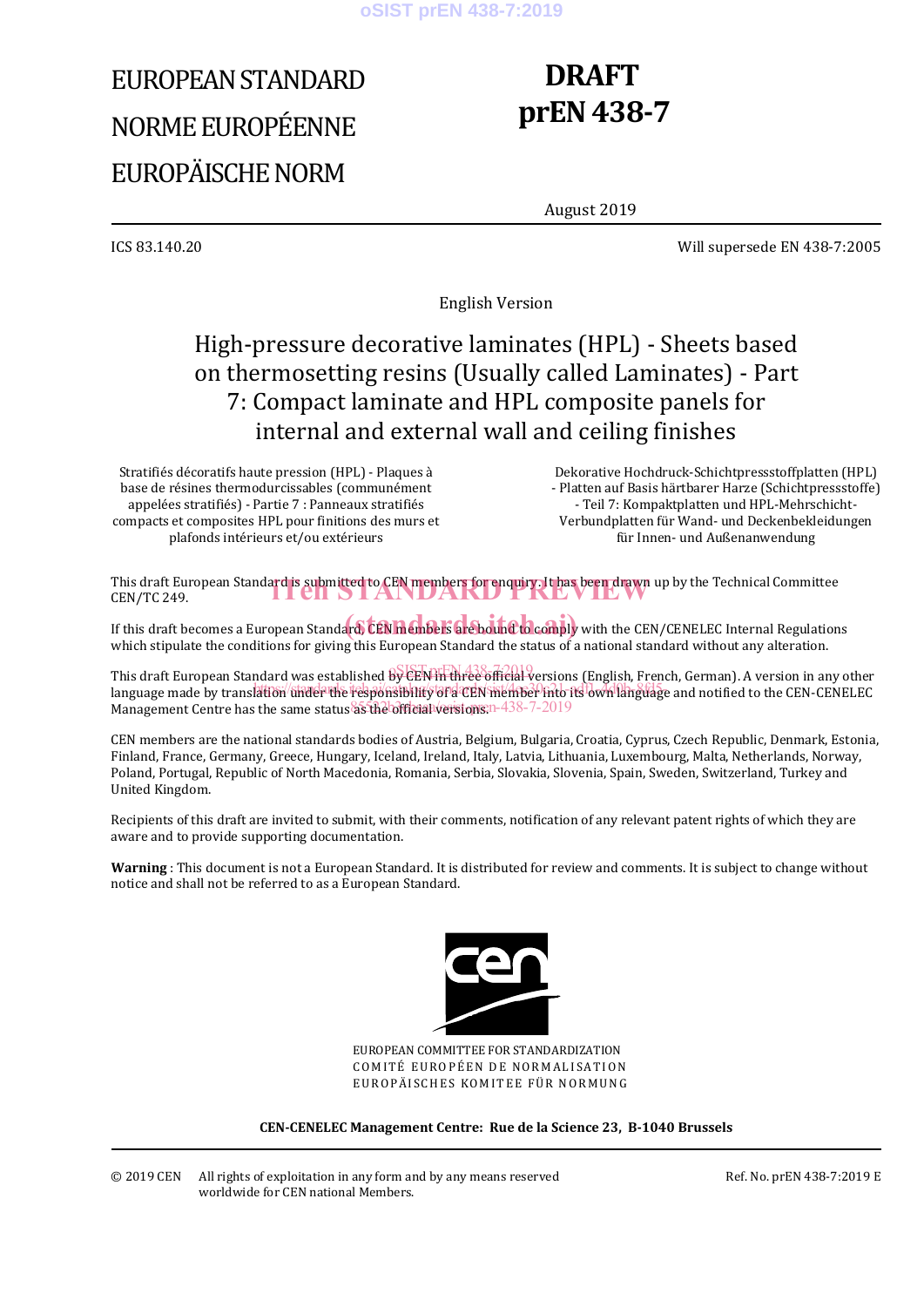### **Contents**

#### Page

| 1 |      |                  |  |  |
|---|------|------------------|--|--|
| 2 |      |                  |  |  |
|   |      |                  |  |  |
| 3 |      |                  |  |  |
|   | 3.1  |                  |  |  |
| 4 |      |                  |  |  |
|   | 4.1  |                  |  |  |
|   | 4.2  |                  |  |  |
|   | 4.3  |                  |  |  |
|   |      | 4.3.1            |  |  |
|   |      | 4.3.2            |  |  |
|   | 4.4  |                  |  |  |
|   | 4.5  |                  |  |  |
|   | 4.6  |                  |  |  |
|   |      | 4.6.1            |  |  |
|   |      | 4.6.2            |  |  |
|   | 4.7  |                  |  |  |
|   |      | 4.7.1            |  |  |
|   |      | 4.7.2            |  |  |
|   | 4.8  |                  |  |  |
|   | 4.9  |                  |  |  |
|   | 4.10 |                  |  |  |
|   | 4.11 |                  |  |  |
|   | 4.12 |                  |  |  |
|   |      | 4.12.1           |  |  |
|   |      | 4.12.2           |  |  |
|   |      | 4.12.3           |  |  |
|   |      | 4.12.4           |  |  |
| 5 |      |                  |  |  |
|   | 5.1  |                  |  |  |
|   | 5.2  |                  |  |  |
|   | 5.3  |                  |  |  |
|   |      | 5.3.1            |  |  |
|   |      | 5.3.2            |  |  |
|   | 5.4  |                  |  |  |
|   | 5.5  |                  |  |  |
|   | 5.6  |                  |  |  |
|   |      | 5.6.1            |  |  |
|   |      | 5.6.2            |  |  |
|   | 5.7  |                  |  |  |
|   | 5.8  |                  |  |  |
|   | 5.9  |                  |  |  |
|   | 5.10 |                  |  |  |
|   | 5.11 |                  |  |  |
|   | 5.12 |                  |  |  |
|   |      | 5.12.1<br>5.12.2 |  |  |
|   |      | 5.12.3           |  |  |
|   |      | 5.12.4           |  |  |
|   |      |                  |  |  |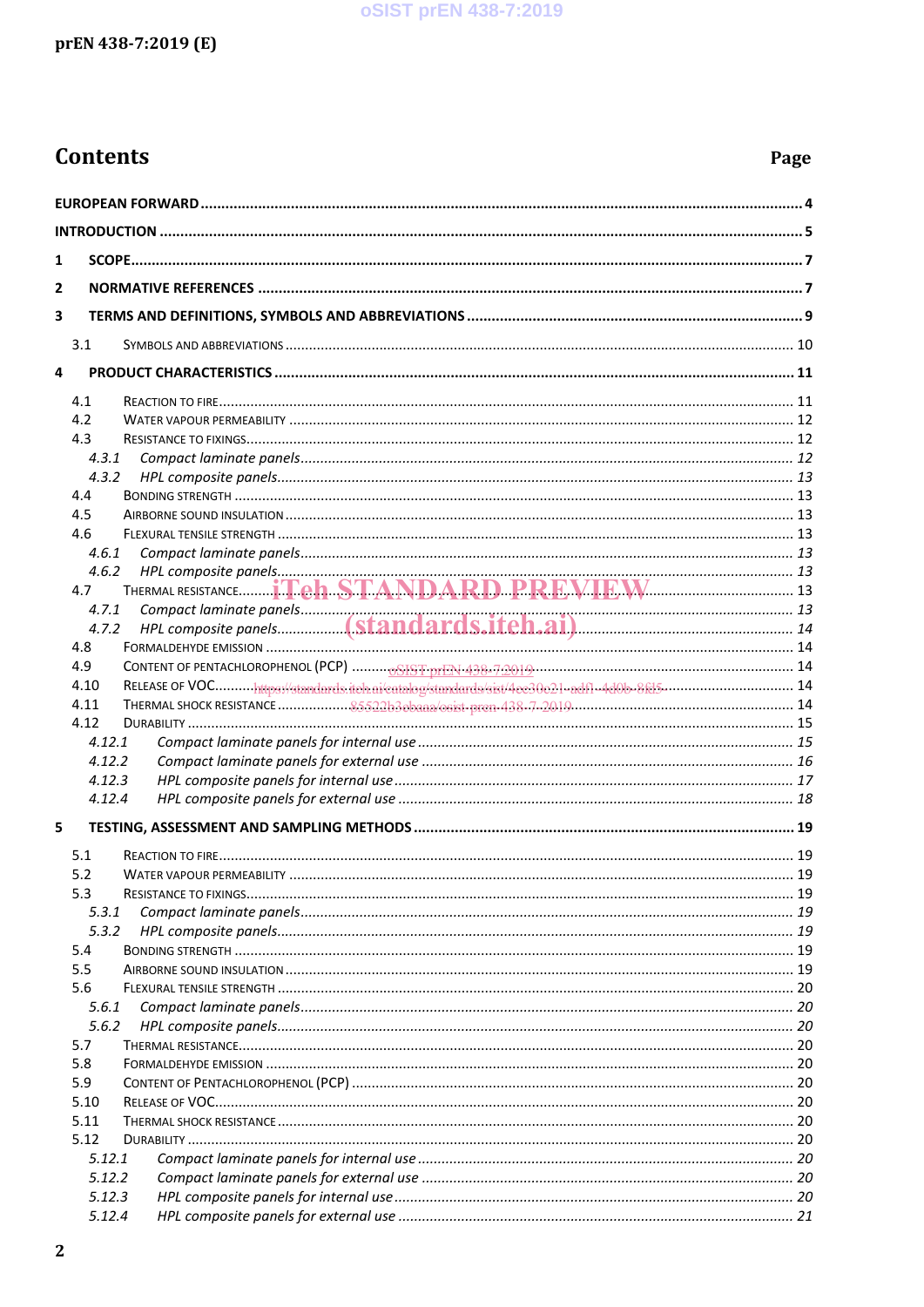| 6              |       |                                                                                                                                                                                                                                |  |
|----------------|-------|--------------------------------------------------------------------------------------------------------------------------------------------------------------------------------------------------------------------------------|--|
| 6.1            |       |                                                                                                                                                                                                                                |  |
| 6.2            |       |                                                                                                                                                                                                                                |  |
|                | 6.2.1 |                                                                                                                                                                                                                                |  |
|                | 6.2.2 |                                                                                                                                                                                                                                |  |
|                | 6.2.3 |                                                                                                                                                                                                                                |  |
|                | 6.2.4 |                                                                                                                                                                                                                                |  |
|                | 6.2.5 |                                                                                                                                                                                                                                |  |
|                | 6.3   |                                                                                                                                                                                                                                |  |
|                | 6.3.1 |                                                                                                                                                                                                                                |  |
|                | 6.3.2 |                                                                                                                                                                                                                                |  |
|                | 6.3.3 |                                                                                                                                                                                                                                |  |
|                | 6.3.4 |                                                                                                                                                                                                                                |  |
|                | 6.3.5 |                                                                                                                                                                                                                                |  |
|                | 6.3.6 |                                                                                                                                                                                                                                |  |
|                | 6.3.7 | One-off products, pre-production products (e.g. prototypes) and products produced in very low quantity .32                                                                                                                     |  |
| $\overline{7}$ |       |                                                                                                                                                                                                                                |  |
|                |       |                                                                                                                                                                                                                                |  |
|                |       | ANNEX A (NORMATIVE) SPECIMEN MOUNTING DETAILS AND EXTENDED APPLICATION RULES FOR SBI FIRE TESTING                                                                                                                              |  |
|                |       |                                                                                                                                                                                                                                |  |
| A.1            |       |                                                                                                                                                                                                                                |  |
| A.2            |       |                                                                                                                                                                                                                                |  |
| A.3            |       |                                                                                                                                                                                                                                |  |
|                |       |                                                                                                                                                                                                                                |  |
| A.4            |       | FIELD OF APPLICATION OF TEST RESULTS TO A RD PREVIEW THE WARD TO A RAND A RUN WARD TO A RUN TO A RUN WARD TO A RUN TO A RUN TO A RUN TO A RUN TO A RUN TO A RUN TO A RUN TO A RUN TO A RUN TO A RUN TO A RUN TO A RUN TO A RUN |  |
|                |       | ANNEX B (NORMATIVE) PANEL PARAMETERS DEFINING FAMILY OF PANELS IN RELATION TO REACTION TO FIRE                                                                                                                                 |  |
|                |       |                                                                                                                                                                                                                                |  |
|                |       |                                                                                                                                                                                                                                |  |
|                |       | ANNEX ZA (INFORMATIVE) RELATIONSHIP OF THIS EUROPEAN STANDARD WITH REGULATION (EU) NO.305/201142<br>oSIST prEN 438-7:2019                                                                                                      |  |
|                |       |                                                                                                                                                                                                                                |  |
|                |       | 85522b3ebaaa/osist-pren-438-7-2019                                                                                                                                                                                             |  |
|                |       |                                                                                                                                                                                                                                |  |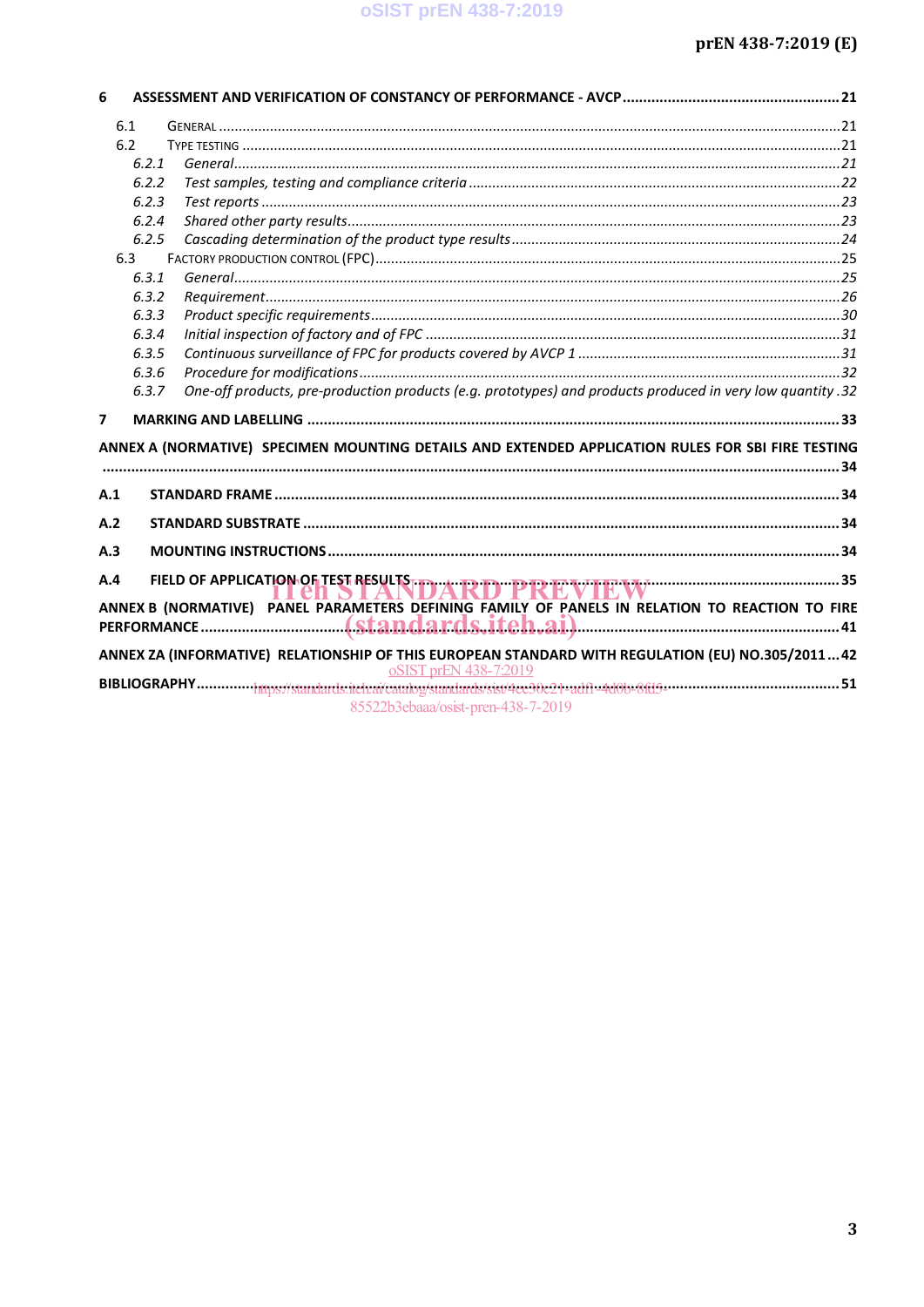**prEN 438-7:2019 (E)**

#### **European forward**

This document (prEN 438-7:2019) has been prepared by Technical Committee CEN/TC 249 "Plastics" the secretariat of which is held by NBN.

This document is currently submitted to the CEN Enquiry.

This document will supersede EN 438-7:2005.

This document has been prepared under standardization request given to CEN by the European Commission and the European Free Trade Association.

For relationship with Regulation EU 305/2011 (CPR), see informative Annex ZA, which is an integral part of this document.

# iTeh STANDARD PREVIEW (standards.iteh.ai)

oSIST prEN 438-7:2019 https://standards.iteh.ai/catalog/standards/sist/4ee30c21-adf1-4d0b-8fd5- 85522b3ebaaa/osist-pren-438-7-2019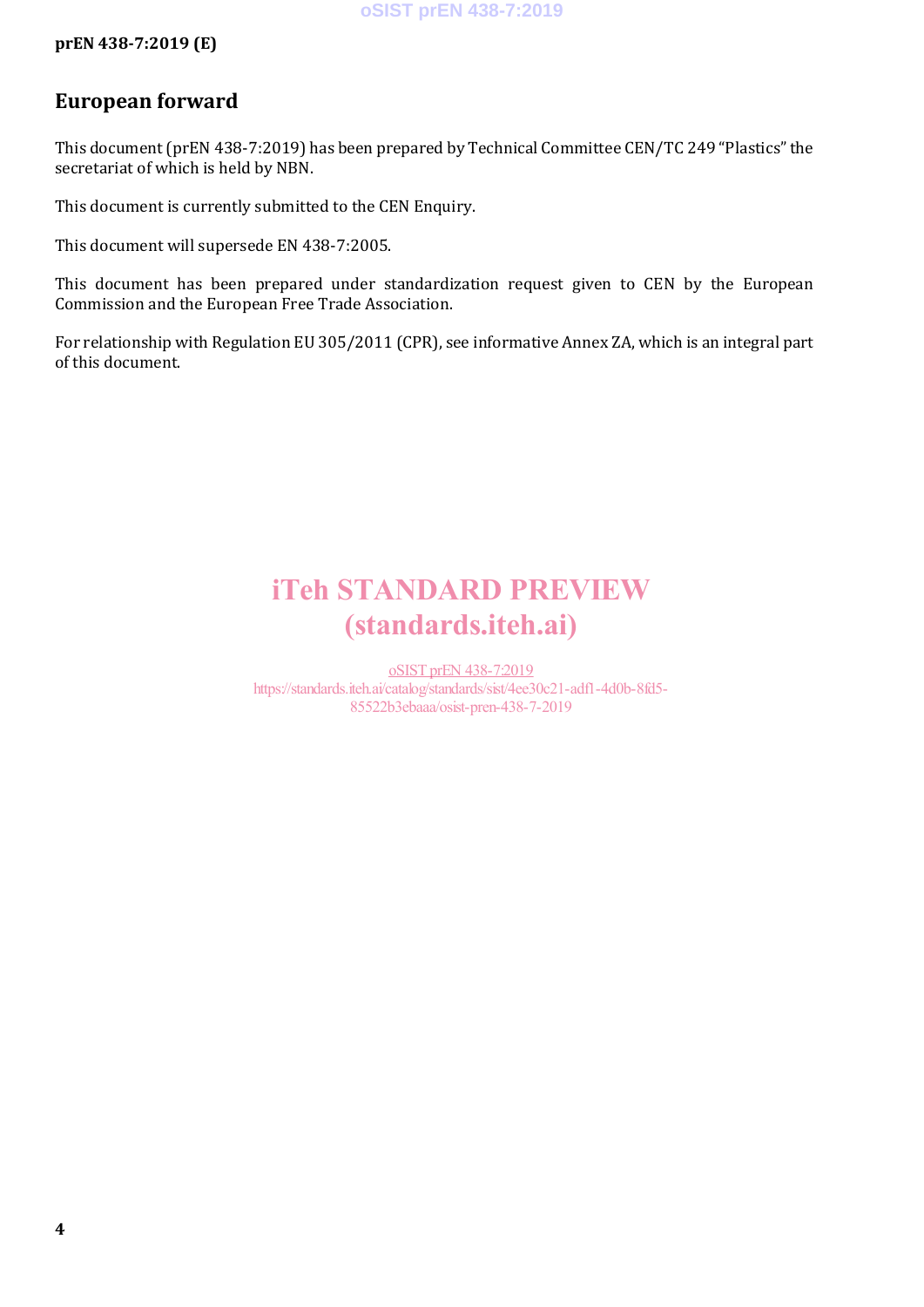### Introduction

An overview of European standards addressing compact laminate panels and HPL composite panels and related products for building applications is given below.

|                                         | EN 438-2:2016+A1:2018, High-pressure decorative laminates $(HPL)$ — Sheets based<br>on thermosetting resins (usually called laminates) - Part 2: Determination of<br>properties                                                                                                                                               |
|-----------------------------------------|-------------------------------------------------------------------------------------------------------------------------------------------------------------------------------------------------------------------------------------------------------------------------------------------------------------------------------|
| <b>Test methods</b>                     | <b>EN ISO 13894-1:2015</b> , High-pressure decorative laminates $-$ Composite elements $-$<br>Part 1: Test methods (ISO 13894-1)                                                                                                                                                                                              |
|                                         | EN 16094:2012, Laminate floor coverings $-$ Test method for the determination of<br>micro-scratch resistance                                                                                                                                                                                                                  |
|                                         | EN 438-3:2016, High-pressure decorative laminates $(HPL)$ - Sheets based on<br>thermosetting resins (usually called laminates) - Part 3: Classification and<br>specifications for laminates less than 2 mm thick intended for bonding to supporting<br>substrates                                                             |
|                                         | <b>EN 438-4:2016</b> , High-pressure decorative laminates $(HPL)$ — Sheets based on<br>thermosetting resins (usually called laminates) - Part 4: Classification and<br>specifications for Compact laminates of thickness 2 mm and greater                                                                                     |
|                                         | EN 438-5:2016, High-pressure decorative laminates $(HPL)$ - Sheets based on<br>thermosetting resins (usually called laminates) - Part 5: Classification and<br>specifications for flooring grade laminates less than 2 mm thick intended for bonding to<br>supporting substrates                                              |
| Product<br>standards<br>Classification, | EN 438-6:2016, High-pressure decorative laminates $(HPL)$ - Sheets based on<br>thermosetting resins (usually called laminates) - Part 6: Classification and<br>specifications for Exterior-grade Compact Januardes of thickness 2 mm and greater<br>https://standards.iteh.ai/catalog/standards/sist/4ee30c21-adf1-4d0b-8fd5- |
| specifications                          | EN 438-8:2018, High-pressuret-decorative laminates (HPL) $-$ Sheets based on<br>thermosetting resins (usually called laminates) — Part 8: Classification and<br>specifications for design laminates                                                                                                                           |
|                                         | EN 438-9:2017, High-pressure decorative laminates $(HPL)$ - Sheets based on<br>thermosetting resins (usually called laminates) — Part 9: Classification and<br>specifications for alternative core laminates                                                                                                                  |
|                                         | <b>EN ISO 13894-2:2015</b> , High-pressure decorative laminates $-$ Composite elements $-$<br>Part 2: Specifications for composite elements with wood-based substrates for interior<br>use (ISO 13894-2)                                                                                                                      |
|                                         | EN 13329:2016+A1:2017, Laminate floor coverings $-$ Elements with a surface layer<br>based on aminoplastic thermosetting resins - Specifications, requirements and test<br>methods                                                                                                                                            |
|                                         | EN ISO 10874:2012, Resilient, textile and laminate floor coverings - Classification                                                                                                                                                                                                                                           |
|                                         | prEN 438-7, HPL -Laminates - Part 7: Compact laminate and HPL composite panels<br>for internal and external wall and ceiling finishes (This document)                                                                                                                                                                         |
| <b>Product</b><br>standards             | EN 13986:2004+A1:2015, Wood-based panels for use in construction<br>Characteristics, evaluation of conformity and marking                                                                                                                                                                                                     |
|                                         | EN 14041:2018, Resilient, textile and laminate floor coverings - Essential<br>characteristics                                                                                                                                                                                                                                 |
|                                         | EN 13964:2014, Suspended ceilings - Requirements and test methods                                                                                                                                                                                                                                                             |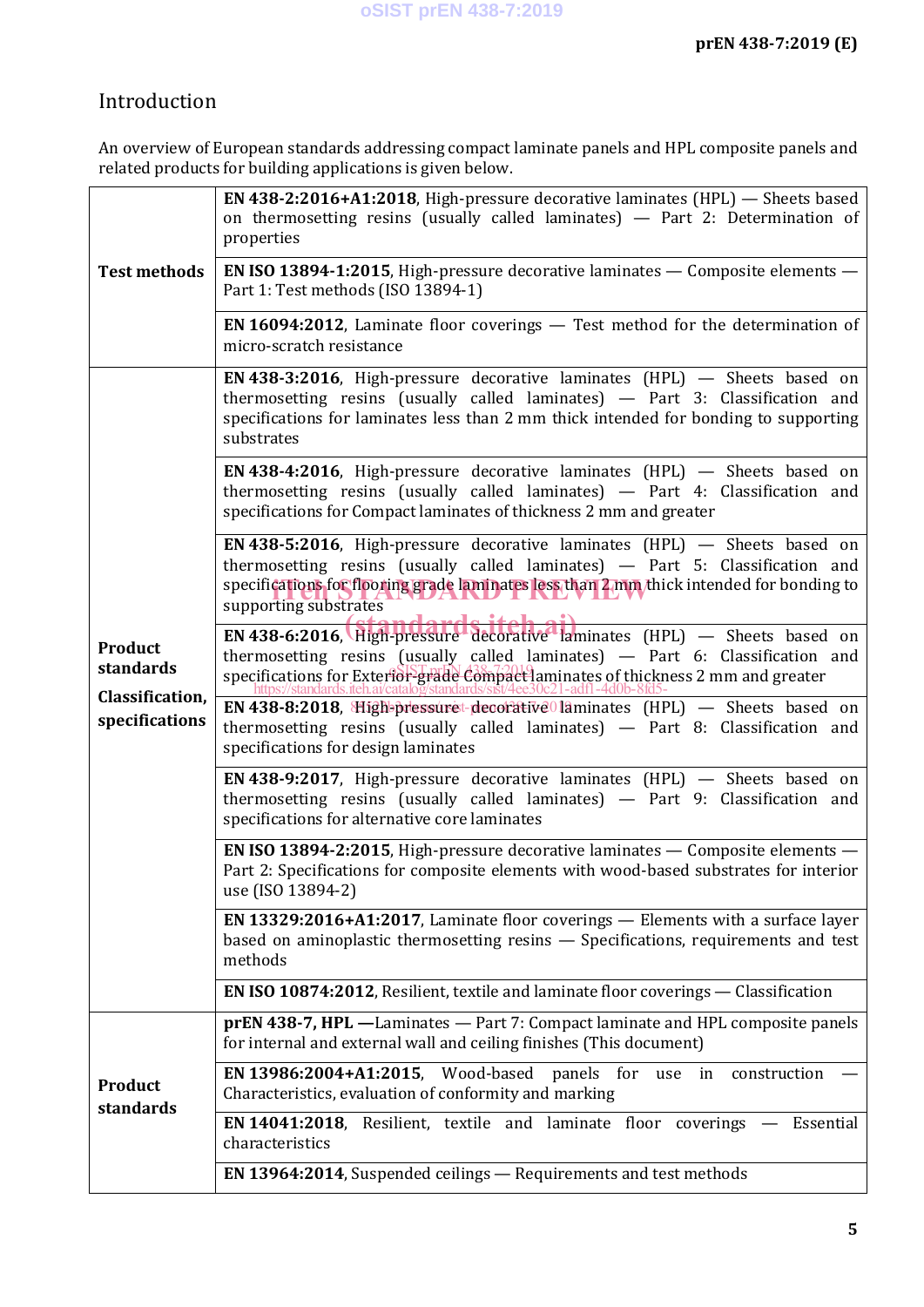#### **prEN 438-7:2019 (E)**

| General  | <b>EN 438-1:2016</b> , High-pressure decorative laminates $(HPL)$ — Sheets based on               |
|----------|---------------------------------------------------------------------------------------------------|
| standard | thermosetting resins (usually called laminates) — Part 1: Introduction and general<br>information |
|          |                                                                                                   |

# iTeh STANDARD PREVIEW (standards.iteh.ai)

oSIST prEN 438-7:2019 https://standards.iteh.ai/catalog/standards/sist/4ee30c21-adf1-4d0b-8fd5- 85522b3ebaaa/osist-pren-438-7-2019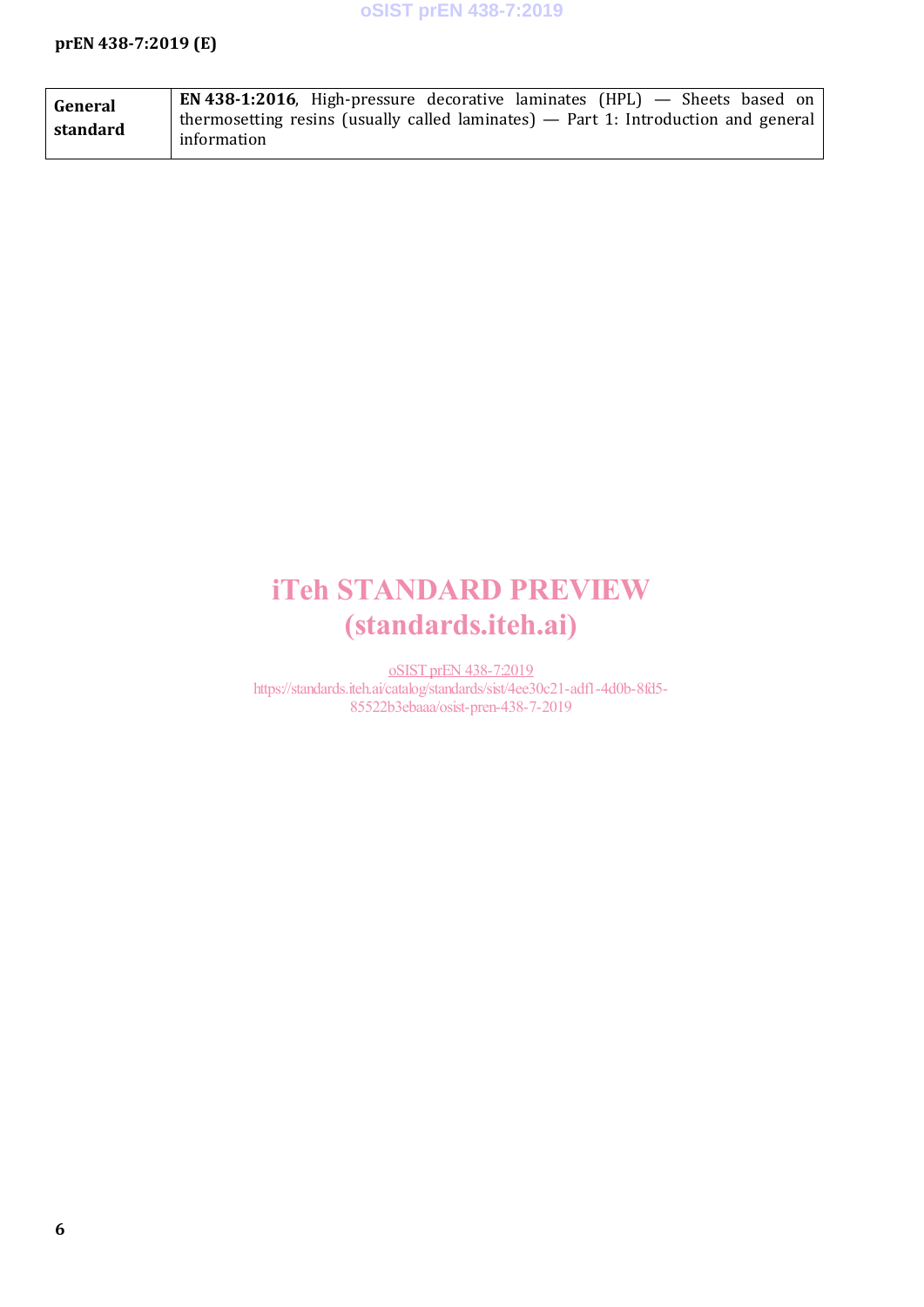#### **1 Scope**

This document specifies characteristics for compact laminate panels and HPL composite panels both for non-structural uses in interior or external wall and ceiling finish applications (including in suspended ceiling).

This document deals with compact laminate panels of thickness 2 mm and greater.

The compact laminate panels are produced by using a high pressure process and the HPL composite panels are produced bonding an HPL sheet to a substrate.

This document covers compact laminate panels with the following types of laminates:

- compact laminates, as defined in EN 438-4:2016;
- exterior-grade compact laminates, as defined in EN 438-6:2016;
- pearlescent compact laminates, metal compact laminates and wood veneer compact laminates, as defined in EN 438-8:2018;
- coloured core layer compact laminates and metal reinforced core layer compact laminates, as defined in EN 438-9:2017.

This document covers full size and cut-to-size compact laminate panels and HPL composite panels, e.g. tiles and sidings.

This document specifies only compact laminate panels and HPL composite panels mechanically fixed using e.g. screws or rivets.<br>Reth the sermest leminate namels and UPL composite namels way sentein fla

Both the compact laminate panels and HPL composite panels may contain flame retardant to improve bout the compact familiate parels and fire composite parels that<br>their reaction to fire performance. **Standards.iteh.ai**)

This document also specifies provisions for the assessment and verification of constancy of performance This document also specifies provisions for the characteristics and includes provisions for marking these panels. https://standards.iteh.ai/catalog/standards/sist/4ee30c21-adf1-4d0b-8fd5-

This document does not cover: 85522b3ebaaa/osist-pren-438-7-2019

- a) HPL sheets less than 2 mm thick as defined in EN 438-3:2016, EN 438-8:2018 or EN 438-9:2017, which are not glued on a substrate;
- b) overlaid or veneered wood-based panels, where the overlay/veneer is not an HPL;
- c) HPL composite panels intended for use as floor coverings;
- d) panels used for fire protection of walls or ceilings;
- e) performances of installed systems for walls and ceilings with compact or composite high pressure laminate panels.

#### **2 Normative references**

The following documents are referred to in the text in such a way that some or all of their content constitutes requirements of this document. For dated references, only the edition cited applies. For undated references, the latest edition of the referenced document (including any amendments) applies.

EN 438-2:2016+A1:2014, *High-pressure decorative laminates (HPL) — Sheets based on thermosetting resins (usually called laminates) — Part 2: Determination of properties*

EN 717-1:2004, *Wood-based panels — Determination of formaldehyde release — Part 1: Formaldehyde emission by the chamber method*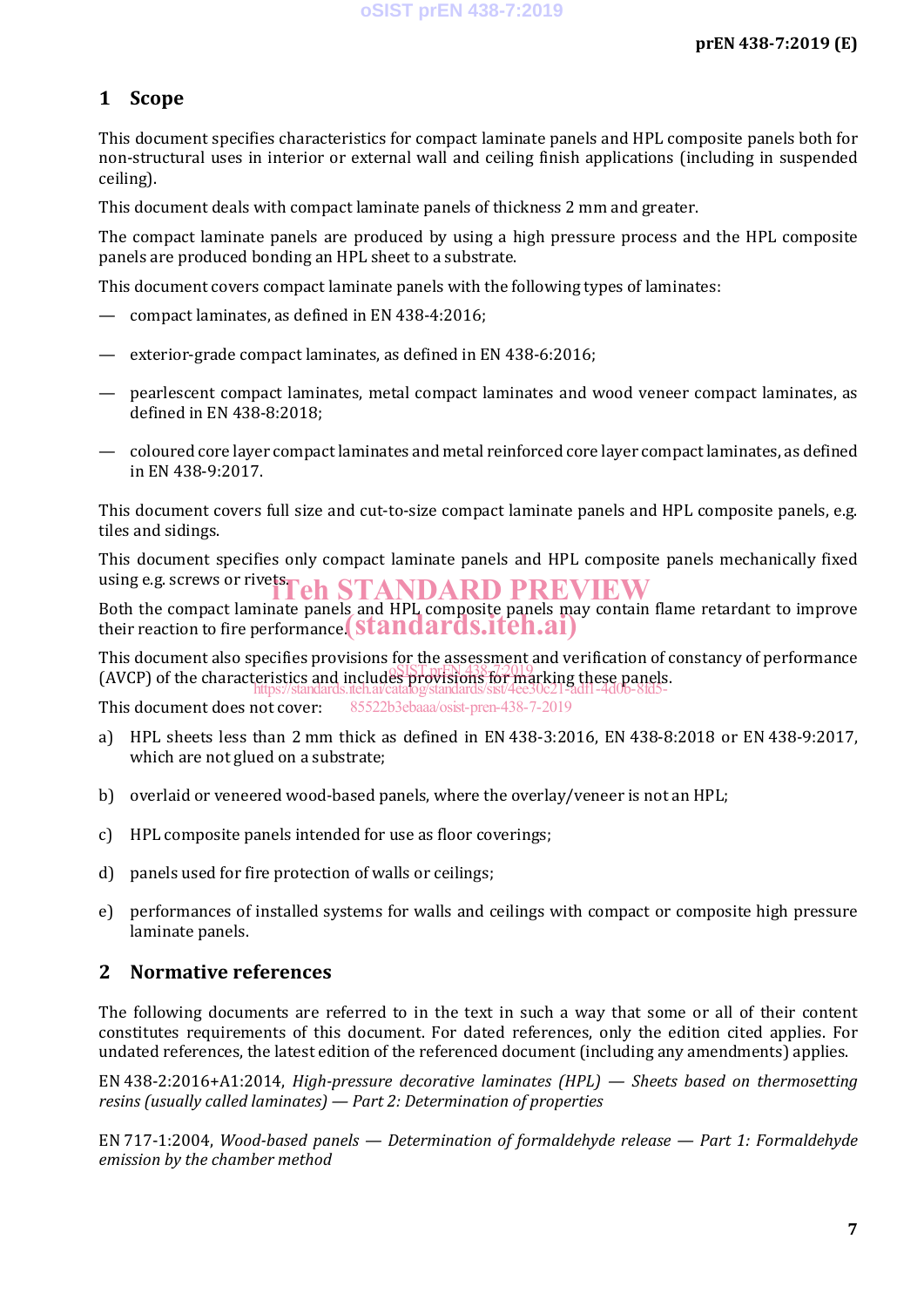#### **prEN 438-7:2019 (E)**

EN 12664:2001, *Thermal performance of building materials and products — Determination of thermal resistance by means of guarded hot plate and heat flow meter methods — Dry and moist products of medium and low thermal resistance*

EN 13501-1:2018, *Fire classification of construction products and building elements — Part 1: Classification using data from reaction to fire tests*

EN 13238:2010, *Reaction to fire tests for building products — Conditioning procedures and general rules for selection of substrates*

EN 13823:2010+A1:2014, *Reaction to fire tests for building products — Building products excluding floorings exposed to the thermal attack by a single burning item*

EN 13986:2004+A1:2015, *Wood-based panels for use in construction — Characteristics, evaluation of conformity and marking*

EN 16516:2017, *Construction products: Assessment of release of dangerous substances — Determination of emissions into indoor air*

EN ISO 178:2019, *Plastics — Determination of flexural properties (ISO 178:2019)*

EN ISO 1183-1:2019, *Plastics — Methods for determining the density of non-cellular plastics — Part 1: Immersion method, liquid pycnometer method and titration method (ISO 1183-1:2019)*

EN ISO 7049:2011, *Cross-recessed pan head tapping screws (ISO/FDIS 7049:2011)*

EN ISO 10140-1:2016, *Acoustics — Laboratory measurement of sound insulation of building elements — Part 1: Application rules for specific products (ISO 00140-1:2016)* h.ai) iTeh STANDARD PREVIEW

EN ISO 10140-2:2010, Acoustics — Laboratory measurement of sound insulation of building elements —  $\emph{Part 2: Measurement of airbargge, sound-dinsulation (lSSQ_110140+2:2010b_1-{\rm adfl-4d0b-8fd5-1}).}$ 

85522b3ebaaa/osist-pren-438-7-2019

EN ISO 10140-4:2010, *Acoustics — Laboratory measurement of sound insulation of building elements — Part 4: Measurement procedures and requirements (ISO 10140-4:2010)*

EN ISO 10140-5:2010, *Acoustics — Laboratory measurement of sound insulation of building elements — Part 5: Requirements for test facilities and equipment (ISO 10140-5:2010)*

EN ISO 10456:2007, *Building materials and products — Hygrothermal properties — Tabulated design values and procedures for determining declared and design thermal values — Technical Corrigendum 1 (ISO 10456:2007)*

EN ISO 10456:2007/AC:2009, *Building materials and products — Hygrothermal properties — Tabulated design values and procedures for determining declared and design thermal values — Technical Corrigendum 1 (ISO 10456:2007/Cor 1:2009)*

EN ISO 12572:2016, *Hygrothermal performance of building materials and products — Determination of water vapour transmission properties — Cup method (ISO 12572:2016)*

EN ISO 13894-1:2015, *High-pressure decorative laminates — Composite elements — Part 1: Test methods (ISO 13894-1:2000)*

CEN/TR 14823:2003, *Durability of wood and wood-based products — Quantitative determination of pentachlorophenol in wood — Gas chromatographic method*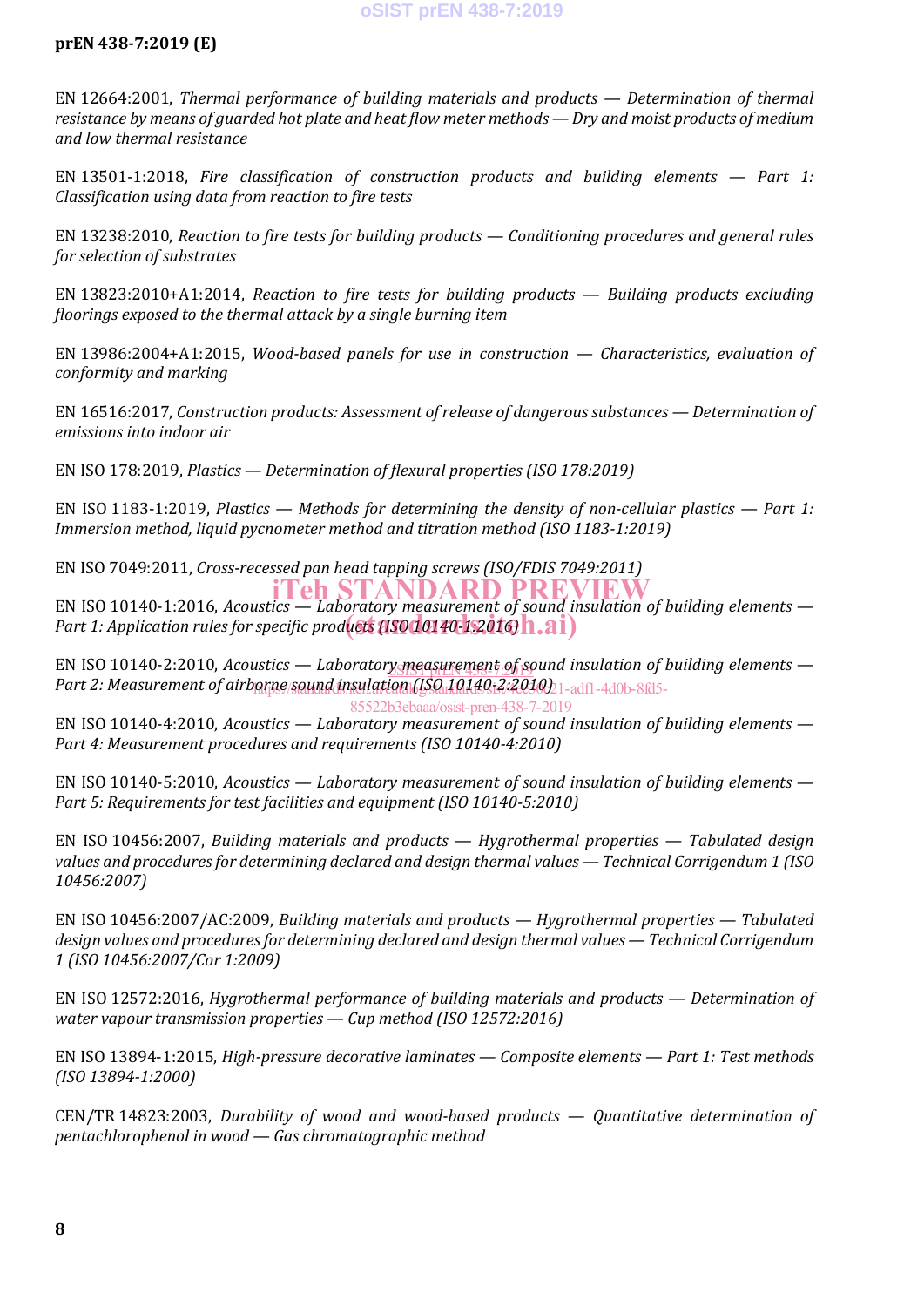### **3 Terms and definitions, symbols and abbreviations**

#### **3.1 Terms and definitions**

For the purposes of this document, the following terms and definitions apply.

ISO and IEC maintain terminological databases for use in standardization at the following addresses:

- IEC Electropedia: available at http://www.electropedia.org/
- ISO Online browsing platform: available at http://www.iso.org/obp

#### **3.1.1**

#### **high-pressure decorative laminate(s) (HPL)**

sheet(s) consisting of decorative surface layer(s) and core layers bonded together by a high pressure process

Note 1 to entry: Typical values for the high pressure process are: a temperature of ≥ 120 °C and a pressure of  $≥$  5 MPa.

#### **3.1.2**

#### **surface layer**

upper decorative layer consisting in one or more sheets of fibrous material (usually paper) impregnated with aminoplastic thermosetting resins (usually melamine based resins) or other curable resins or other decorative design surfaces which are not necessarily treated with thermosetting resin

Note 1 to entry: The surface layers can appear on one or both side(s) of the laminate(s). In case of one-sided<br>laminates the back of the sheet(s) may be made suitable for adhesive bonding to a substrate. laminates, the back of the sheet(s) may be made suitable for adhesive bonding to a substrate.

(standards.iteh.ai)

oSIST prEN 438-7:2019

Note 2 to entry: Examples of decorative design surface are metal foils, wood-veneers or textiles.

#### **3.1.3**

**core layer** https://standards.iteh.ai/catalog/standards/sist/4ee30c21-adf1-4d0b-8fd5-

core layer consisting of fibrous materials (usually paper) impregnated with thermosetting resins (usually phenolic based resins) or other curable resins, eventually reinforced by metal layer(s) or metal mesh(es) and others which are not necessarily treated with thermosetting resin 85522b3ebaaa/osist-pren-438-7-2019

#### **3.1.4**

#### **compact laminate panel**

panel consisting of decorative surface layer(s) and core layers bonded together by a high pressure process with a thickness of 2 mm or greater

#### **3.1.5**

#### **HPL composite panel**

panel produced by adhesively bonding an HPL to one or both sides of a substrate

#### **3.1.6**

#### **substrate of the HPL composite panels**

board to which the HPL is bonded

Note 1 to entry: The substrate can be a wood based product (e.g. particleboard, plywood or fibreboard), a mineral board (e.g. calcium silicate), an expanded honeycomb, a metal sheet or plastic material, organic or inorganic fibre boards.

#### **3.1.7**

#### **pearlescent compact laminate panel**

compact laminate panel, the surface layer of which consists of a pearlescent effect decorative paper, which is impregnated with aminoplastic thermosetting resins (usually melamine based resins)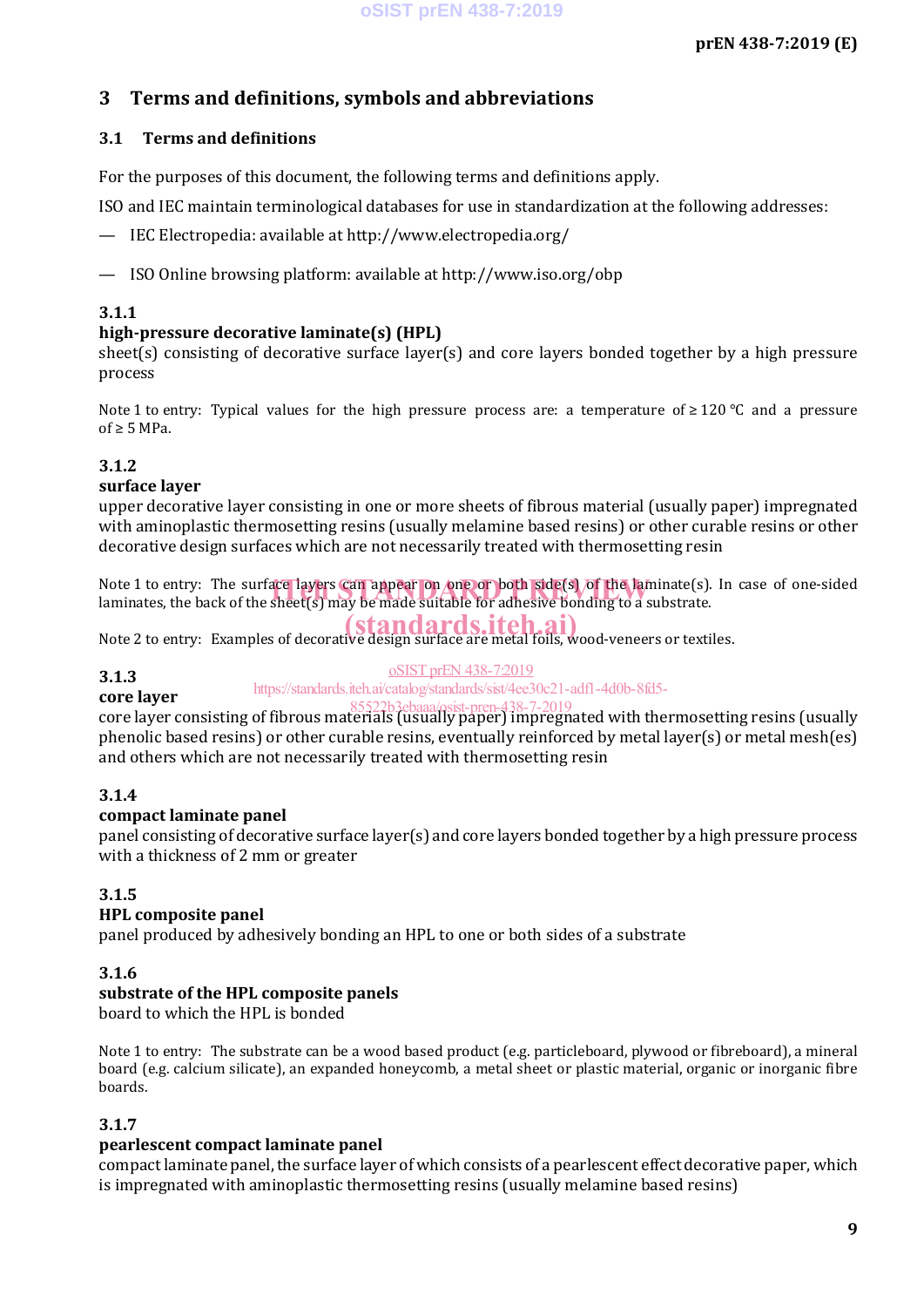#### **3.1.8**

#### **metal compact laminate panel**

compact laminate panel, the surface layer of which consists of a thin layer of metal

#### **3.1.9**

#### **wood veneer compact laminate panel**

compact laminate panel, the surface layer of which consists of a wood veneer, which is covered by a protective melamine layer

#### **3.1.10**

#### **coloured core layer compact laminate panel**

compact laminate panel, the core layer of which consists of coloured fibrous materials (usually paper) impregnated with aminoplastic thermosetting resins (usually melamine based resins) or fibrous materials (usually paper) impregnated with coloured aminoplastic thermosetting resins (usually melamine based resins)

#### **3.1.11**

#### **metal reinforced core layer compact laminate panel**

compact laminate panel, the core layer of which consists of metal layer(s) or mesh(es) and cellulosic fibrous layers (usually paper) impregnated with phenolic thermosetting resins or aminoplastic thermosetting resins (usually melamine based resins)

#### **3.1.12**

#### **exterior-grade compact laminate panel**

compact laminate panel for use under outdoor weather conditions such as direct sunlight rain and frost 'eh STANDARD PREVIEW

#### **3.1 Symbols and abbreviations**

### (standards.iteh.ai)

#### **3.2.1 Symbols**

#### oSIST prEN 438-7:2019

For the purposes of this document, the following symbol applies  $\mathrm{e}30\mathrm{c}21\mathrm{\text{-}addb\text{-}8fd5\text{-}}}$ 

 $t$  nominal thickness of the laminat $\frac{85522b3ebaaa/osist-pren-438-7-2019}{2}$ 

#### **3.2.2 Abbreviations**

For the purposes of this document, the following abbreviations apply.

- ACF Pearlescent compact laminate with improved fire retardance
- ACS Standard grade pearlescent compact laminate
- BCS Standard grade Coloured core layer compact laminate
- CGF Compact laminates with improved fire retardance
- CGS Standard grade compact laminates

EDF Exterior-grade compact laminate with improved fire retardance, intended for severe outdoor conditions

EDS Standard exterior-grade compact laminate, intended for severe outdoor conditions

EGF Exterior-grade compact laminate with improved fire retardance, intended for moderate outdoor conditions

- EGS Standard exterior-grade compact laminate, intended for moderate outdoor conditions
- FR Flame Retardant
- MCF Metal compact laminate with improved fire retardance
- MCS Standard grade metal compact laminate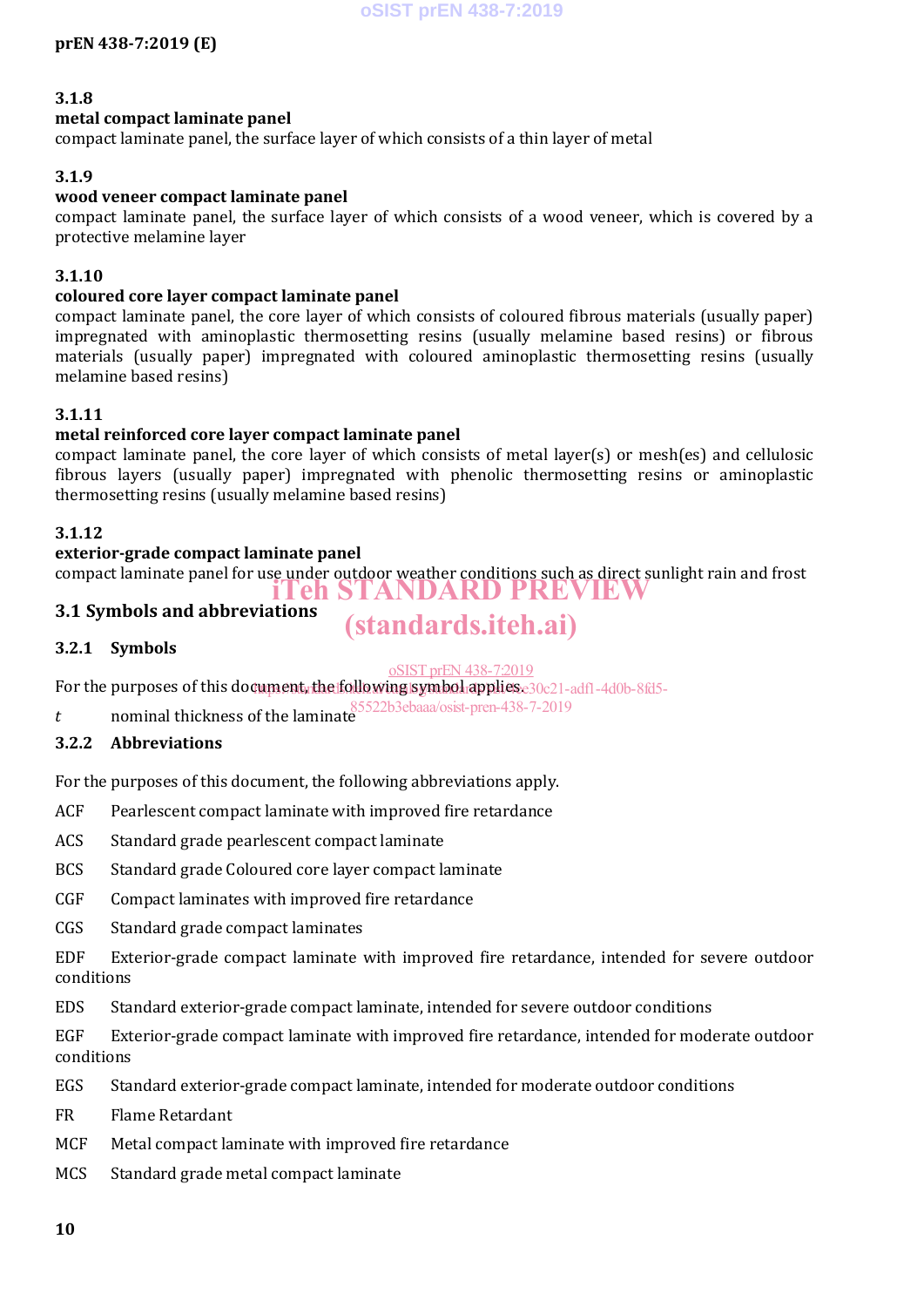- RCF Metal reinforced core layer compact laminate with improved fire retardance
- RCS Metal reinforced core layer standard grade compact laminate
- WCF Wood veneer compact laminate with improved fire retardance
- WCS Standard grade wood veneer compact laminate

#### **4 Product characteristics**

#### **4.1 Reaction to fire**

**4.1.1** The reaction to fire shall be assessed and classified in accordance with 5.1.

**4.1.2** Only the interior grade non-flame retardant Compact laminate panels and HPL composite panels may be classified without the need for testing (CWT), as specified in Table 11).

| Product <sup>a</sup>                                                              | <b>Product detail</b>                                                                                                                                                                                                                                                                                                                                               | <b>Minimum</b><br>density<br>(kg/m <sup>3</sup> )                                                                      | <b>Minimum</b><br>overall<br>thickness<br>(mm)                                  | Class $b$<br>(excluding<br>floorings) |
|-----------------------------------------------------------------------------------|---------------------------------------------------------------------------------------------------------------------------------------------------------------------------------------------------------------------------------------------------------------------------------------------------------------------------------------------------------------------|------------------------------------------------------------------------------------------------------------------------|---------------------------------------------------------------------------------|---------------------------------------|
| Interior grade non-<br>FR<br>Compact HPL panels                                   | Compact HPL meeting EN 438-4,<br>Type CGS                                                                                                                                                                                                                                                                                                                           | 1 3 5 0                                                                                                                | 6                                                                               | $D-s2,d0$                             |
| Interior grade non-<br>FR HPL compositet<br>panels with wood-<br>based substrates | Composite panels comprising<br>non-FR grade HPL meeting the<br>requirements of EN 438-3,<br>adhesively bonded to both sides<br>of non-FR, grade wood-based<br>$\frac{1}{8}$ core of $\frac{1}{8}$ minimum<br>$12 \text{ mm}$<br>complying<br>with<br>EN 13986, using PVAc<br>or<br>thermosetting adhesive at an<br>application rate of $60 g/m^2$ to<br>$120 g/m^2$ | Wood-<br>based core<br>minimum<br>density<br>3600-adf1-4d0b-8ft1<br>7-2019<br><b>HPL</b><br>minimum<br>density<br>1350 | 12 mm wood-<br>based<br>core<br>$HPL \geq 0.5$ mm<br>bonded<br>to<br>both sides | $D-s2,d0$                             |

#### **Table 1 — Classes of reaction-to-fire performance**

a Either directly fixed (i.e. with no air gap) to a material having a reaction to fire class of A2-s1,d0 or better and a density of at least  $600 \text{ kg/m}^3$ ; or mounted on a timber or metal batten support frame, with a nonventilated (i.e. void open only at the top) air gap of at least 30 mm, the reverse face of the cavity so formed having a reaction to fire classification of A2-s2,d0 or better.

b Classes as provided for in Table 1 of the Annex to Decision 2000/147/EC.

NOTE Compact HPL panels are to be understood as compact laminate panels.

**4.1.3** Compact laminate panels and HPL composite panels shall be tested according to 5.1.1 and the results evaluated and expressed as class A1 to F together with the information to identify the mounting and fixing conditions as provided in Annex A.

<sup>&</sup>lt;sup>1)</sup> Commission Decision 2003/43/EC of 2003 January 17<sup>th</sup> (OJEU L 13 of 18.01.2003) as amended by Commission Decision 2003/593/EC of 2003 August 7<sup>th</sup> (OJEU L 201 of 8.08.2003) establishing the classes of reaction-to-fire of certain construction products.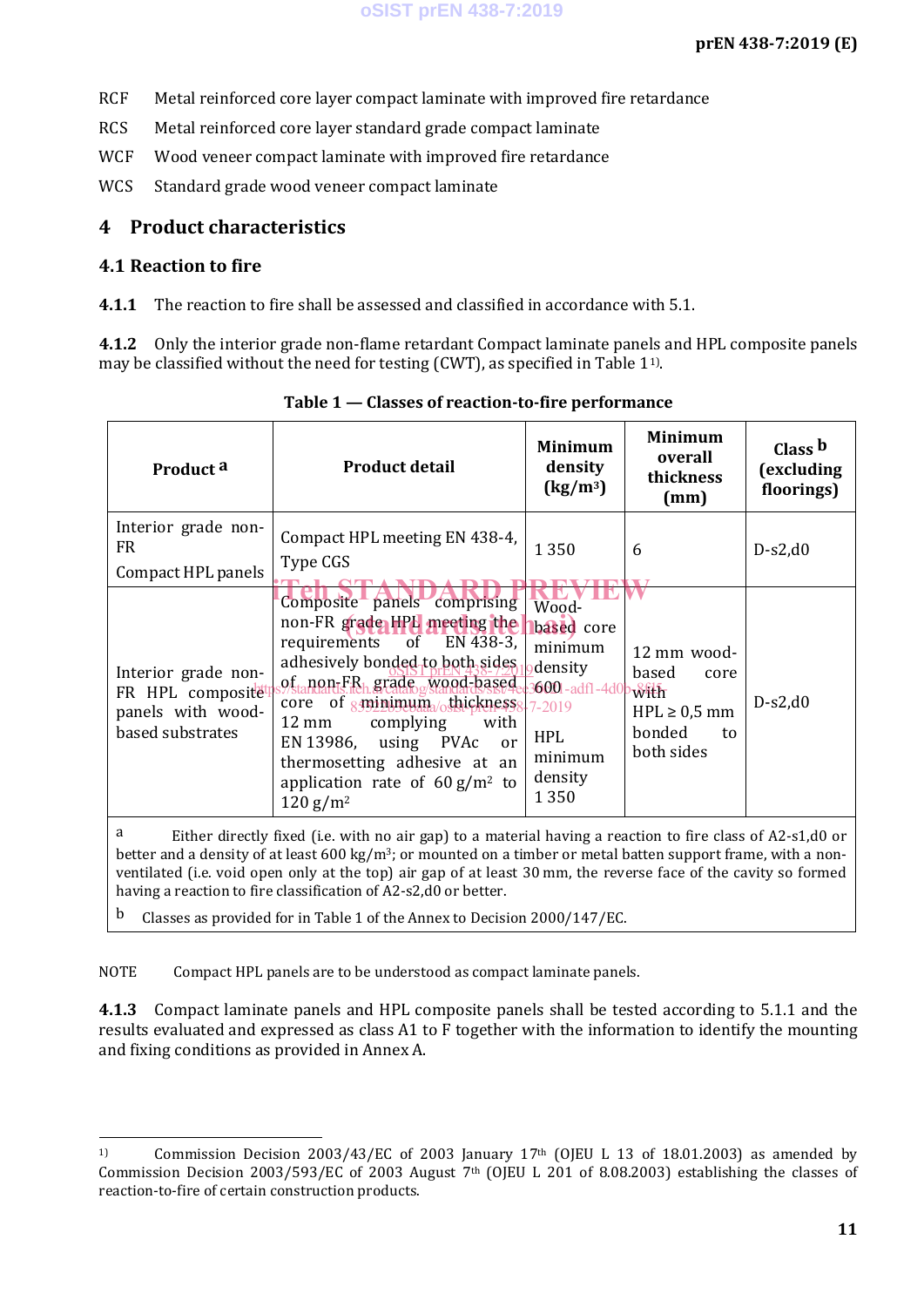**4.1.4** For reaction to fire, the classification of the thinnest either compact laminate panels or HPL composite panels of the family tested shall be valid for all thicker products of that family.However, testing of thicker product may be used to prove a better classification.

Panel parameters defining family of panels in relation to reaction to fire performance shall be as listed in Annex B, Table B.1.

#### **4.2 Water vapour permeability**

**4.2.1** The water vapour permeability shall be expressed as the water vapour resistance factor *μ*.

**4.2.2** The value of the water vapour resistance factor shall be taken from Table 2 in both conditions wet and dry.

| <b>Product</b>                                                                               | <b>Density</b>                                        | Water vapour resistance factor<br>a |               |
|----------------------------------------------------------------------------------------------|-------------------------------------------------------|-------------------------------------|---------------|
|                                                                                              |                                                       | Wet cup $\mu$                       | Dry cup $\mu$ |
| Compact laminate<br>panel                                                                    | $\geq 1350 \text{ kg/m}^3$                            | 110                                 | 250           |
|                                                                                              | Particleboard substrate density 300 kg/m <sup>3</sup> | 10                                  | 50            |
| <b>HPL</b><br>composite<br>panel                                                             | Particleboard substrate density 600 kg/m <sup>3</sup> | 15                                  | 50            |
|                                                                                              | Particleboard substrate density 900 kg/m <sup>3</sup> | 20.                                 | 50            |
|                                                                                              | Fibreboard substrate density 400 kg/m <sup>3</sup>    | 5                                   | 10            |
| <b>HPL</b><br>composite<br>panel                                                             | Fibreboard substrate density 600 kg/meh               | 12                                  | 20            |
|                                                                                              | Fibreboard substrate density 800 kg/m <sup>3</sup>    | 20                                  | 30            |
| a<br>Linear interpolation for sintermediate density systems rispossible 0c21-adf1-4d0b-8fd5- |                                                       |                                     |               |

**Table 2 — Water vapour resistance factors**

**4.2.3** When a better performance is sought for declaration, the water vapour resistance factor of the compact laminate panels and HPL composite panels shall be defined and determined in accordance with 5.2 and the values obtained shall be expressed in both conditions wet and dry.

#### **4.3 Resistance to fixings**

#### **4.3.1 Compact laminate panels**

**4.3.1.1** The resistance to fixings of compact laminate panels shall be expressed as the screw holding value from Table 3.